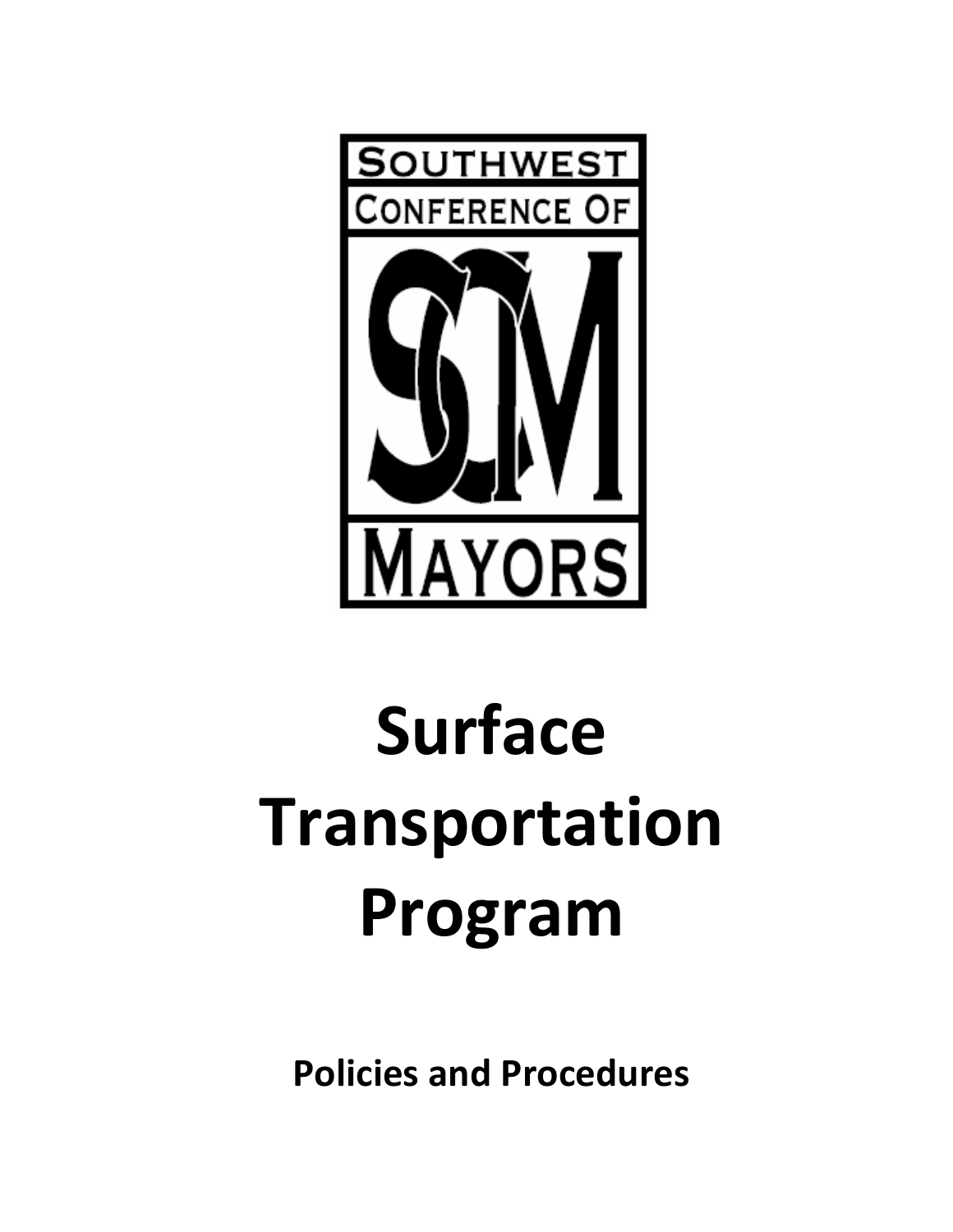# **Project Proposals**

Any Member of the Southwest Conference of Mayors may propose a project to be funded through the STP program, provided:

- A. The project is on an STP eligible route, as determined by the Southwest Conference of Mayors, CMAP and IDOT.
- B. The project is an STP eligible project type as specified in MAP-21 and on the Southwest Conference of Mayors eligible project list.
- C. The project sponsor can fund the required local match.
- D. The project location is within the boundaries of the Southwest Conference of Mayors (the geographic area used to determine the STP funding allocated to the Southwest Conference of Mayors).

Any transit agency that wishes to propose a project must find two municipal co-sponsors.

## **Eligible Routes**

The routes eligible for STP funding should be those routes that promote regional and/or sub regional travel. STP routes must serve more than a local access function. In order to be eligible for STP funding, the route must be a federal-aid eligible facility, classified as a collector or higher, prior to the submittal of an application for funding.

The Southwest Conference of Mayors has a process for considering changes to roadway functional classification. This can be found in the Guidelines for Roadways Functional Classification Change handout.

# **Eligible Projects**

The improvement of federal-aid eligible routes requires adherence to federal and state standards and policies. For example, the simple resurfacing of a route is not possible unless the completed project meets federal/state standards. The list of STP eligible projects approved by the Southwest Conference of Mayors includes a number of project types that would improve air quality.

## A. Eligible Highway Projects

The following are general types of highway projects eligible for STP funding as part of the Highway Component:

- Rehabilitation, reconstruction and restoration
- Road widening/Add lanes
- Intersection improvements
- Traffic signal improvements (installation, modernization and modification)

## B. Transportation Control Measures (TCMs) Projects

The following are general types of TCM projects that are considered to be eligible for STP funding as part of the TCM Component: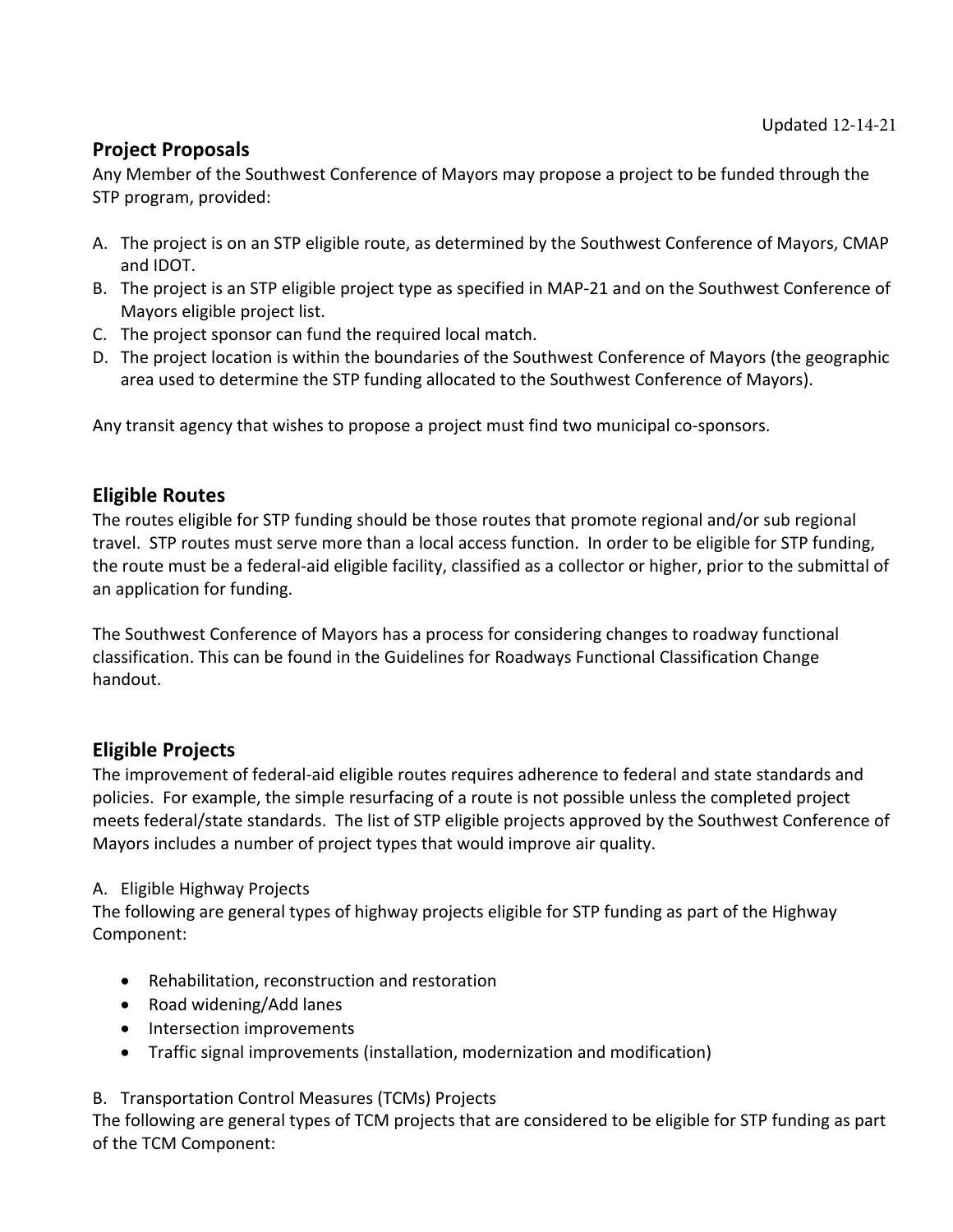- Transit improvements
- High-occupancy vehicle (HOV) programs
- Commuter parking
- Traffic flow improvements (including signal interconnects)
- Pedestrian/Bicycle facilities

The Southwest Conference of Mayors encourages projects that qualify as Transportation Control Measures (TCMs) to be submitted for funding consideration. TCMs are projects that encourage modes of transportation other than the single occupant vehicle or improve the efficiency of a roadway so that emission reductions are achieved.

# **Project Selection Process**

Project applications must be submitted to the Southwest Conference of Mayors' Planning Liaison by the specified dateline. The Conference staff will review each project proposal for completeness. All complete project applications will then be reviewed and ranked using the current ranking system by the Conference's Transportation Committee. Each project will receive a total point value, which will be used to prioritize projects.

The highest ranked projects will be placed on SCM's active program. The projects that do not achieve a high enough ranking will be placed on a contingency program. The number of projects that will be placed on the list will be constrained by the amount of STP funds projected to be available to the Southwest Conference of Mayors during each of the five federal fiscal years.

Once a project is on this list, it will be funded so long as:

- The five-year time period does not expire.
- The cost of the project does not increase by more than 20%.
- A quarterly status update is submitted to the Conference
- All requirements of the regional Active Program Management policies are met

# **Status Updates**

Upon inclusion of any phase of a project within an active or contingency program, quarterly status updates detailing initial (time of application) estimated dates, current adjusted estimated dates (based on progress made since the application was submitted), and actual accomplishment dates of all project milestones, regardless of the phase(s) programmed with STP funds, shall be submitted by one of the project's designated project managers through CMAP's eTIP website. These updates are required to be submitted in December, March, June, and September of every federal fiscal year. Updates submitted any day within the required month will be considered to have met the deadline. Updates submitted in any other month of the year will not be considered an official quarterly update.

Submittals shall be verified by SCM staff, in consultation with IDOT District 1 Bureau of Local Roads and Streets (BLRS) staff. Status updates may be submitted more often than required, at SCM's request and/or sponsor's discretion. Status updates must be submitted even if no progress has been made since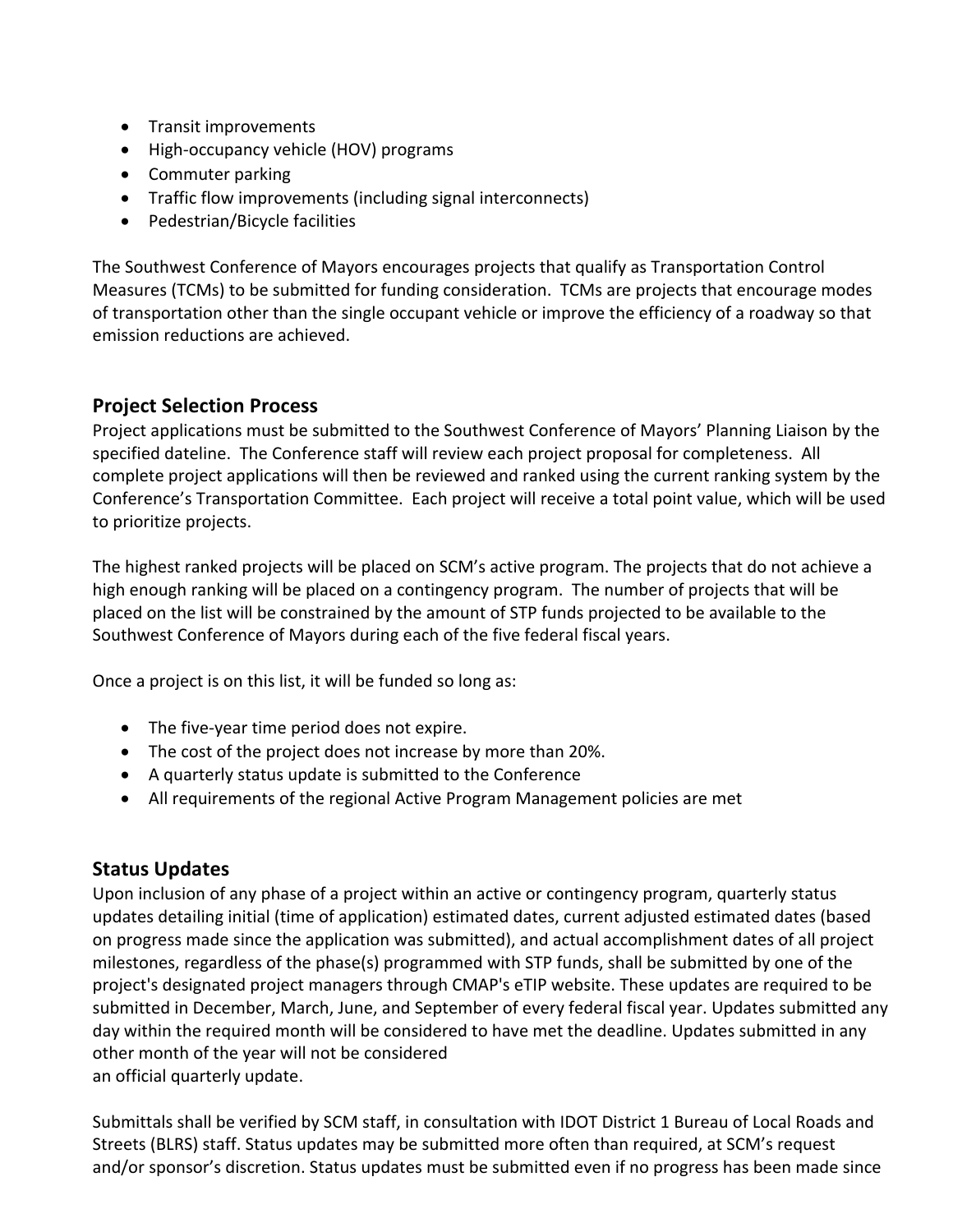the prior update. Failure to submit required status updates may result in significant project delay or the loss of funding for current and subsequent phases of projects.

## **STP Application Procedure**

Project applications will only be accepted during a call for projects, which will occur every two years. New projects cannot be added to the SCM program outside of the scheduled call for projects.

Application materials:

1. A signed letter from the municipality's Mayor addressed to the Chairman of the Transportation Committee, describing the project, committing to the match, a breakdown of the funding and what fiscal year each phase will be completed.

2. Project Map and description

Once all application materials are received, staff will score and rank the applications and develop a fiveyear active program of projects and a contingency program for consideration by the transportation committee, who will make a recommendation to the full membership.

All projects applications should be submitted at least two weeks prior to the call for projects deadline.

Project applications should be submitted to Program Coordinator, transportation@swmayors.com.

# **Funding**

The match ratio for a STP funded project is 80% federal funds and 20% local funds. Any projects approved before the year 2014 are under the funding ratio of 70% federal and 30% local. The maximum amount of federal funding for any single phase of a project is \$1,500,000. Any federal amount exceeding \$1,500,000 is the responsibility of the local municipality. Projects exceeding this amount will be considered depending on the project. This aligns with our policy of being flexible in order to encourage larger projects to apply for funding.

Phase I Engineering (Preliminary Engineering) Phase II Engineering (Design Engineering) Phase III Engineering (Construction Engineering)

**Right-of-way** (ROW) acquisition costs **are not** eligible**.** 

Right-of-way acquisition will be a 100% local responsibility and must be accomplished in accordance with federal land acquisition requirements.

Project(s) that have not initiated Phase I Engineering with IDOT since the call for projects in which they were initially programmed by the Conference must reapply for funding in the next call for projects unless Phase 1 engineering was specifically programmed in a later year.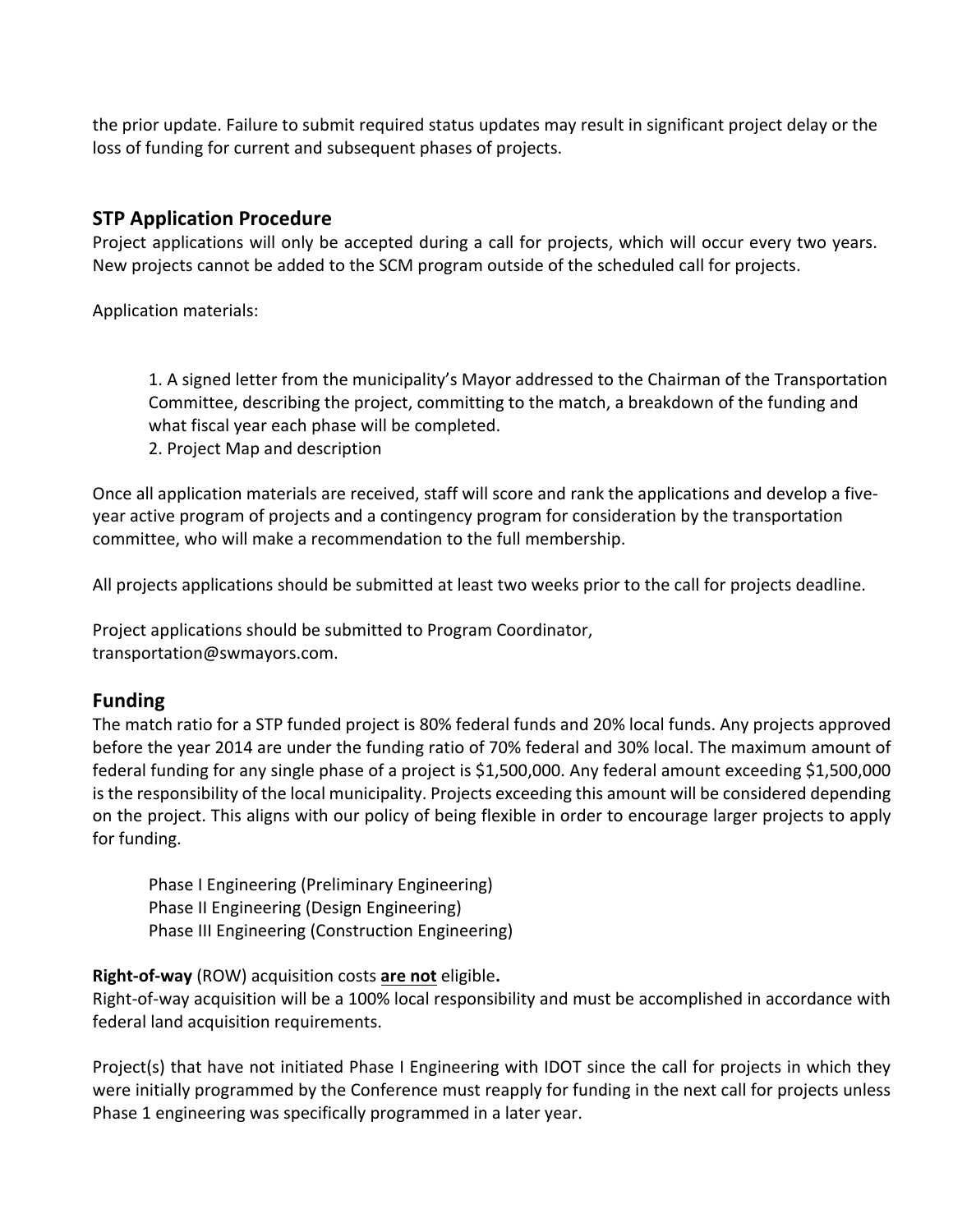Project(s) that have received IDOT Design Approval and have not been scheduled for an IDOT bid letting within three (3) years of said approval will need to re-apply for federal funds.

If there are any changes to a project programmed in the Southwest Conference's approved STP program, the Conference must be notified in writing and the Conference's Members must approve these changes. Program changes will then be submitted to CMAP for request changes be made to the TIP.

# **Non-Participatory STP Costs**

Non-participating costs are those which are paid 100% by a municipality or other agency and are not included in the STP (federal) portion of a project's cost. There are two reasons why an item may be considered non-participating: 1) the item is not eligible for STP funding (*required*), or 2) the item has been identified for full funding by the sponsor or other agency (*optional*), such as an item with low traffic benefits. The purpose of the *optional* non-participating costs typically is to increase a project's score in the project evaluation and project selection process. Note that along with the cost of a non-participating item, any benefits derived from that item will be removed from the project evaluation and project selection process.

# **Policy on Funding Cost Increases**

Cost increase in guaranteed projects pose difficulties for maintaining a fiscally constrained STP program. Project sponsors must inform Conference staff of any changes in project cost, as soon as the information becomes available. In addition, project sponsors must inform Conference staff of any cost increase beyond 20% of the original cost and submit a letter from the mayor requesting the increase. The additional funding request will be brought to the Transportation Committee for consideration and recommend approval from the full board.

# **Project Selection**

The Southwest Conference of Mayors will approve a list of projects, based on project ratings, STP funding marks and other factors they may wish to consider. Conference staff will provide CMAP and IDOT with the necessary information for inclusion of the approved projects in the Transportation Improvement Program (TIP).

A meeting with the project sponsor, Conference staff, IDOT and any other affected agencies will be held to identify and discuss critical or unusual problems.

The following criteria shall be considered by the Conference's Transportation Committee in formulating their recommendations for Surface Transportation Program projects:

- 1. Project Readiness
- 2. Multiple Jurisdiction Participation
- 3. Traffic Volumes (ADT)
- 4. Safety (Crashes)
- 5. Pavement Condition Rating
- 6. Small Community Bonus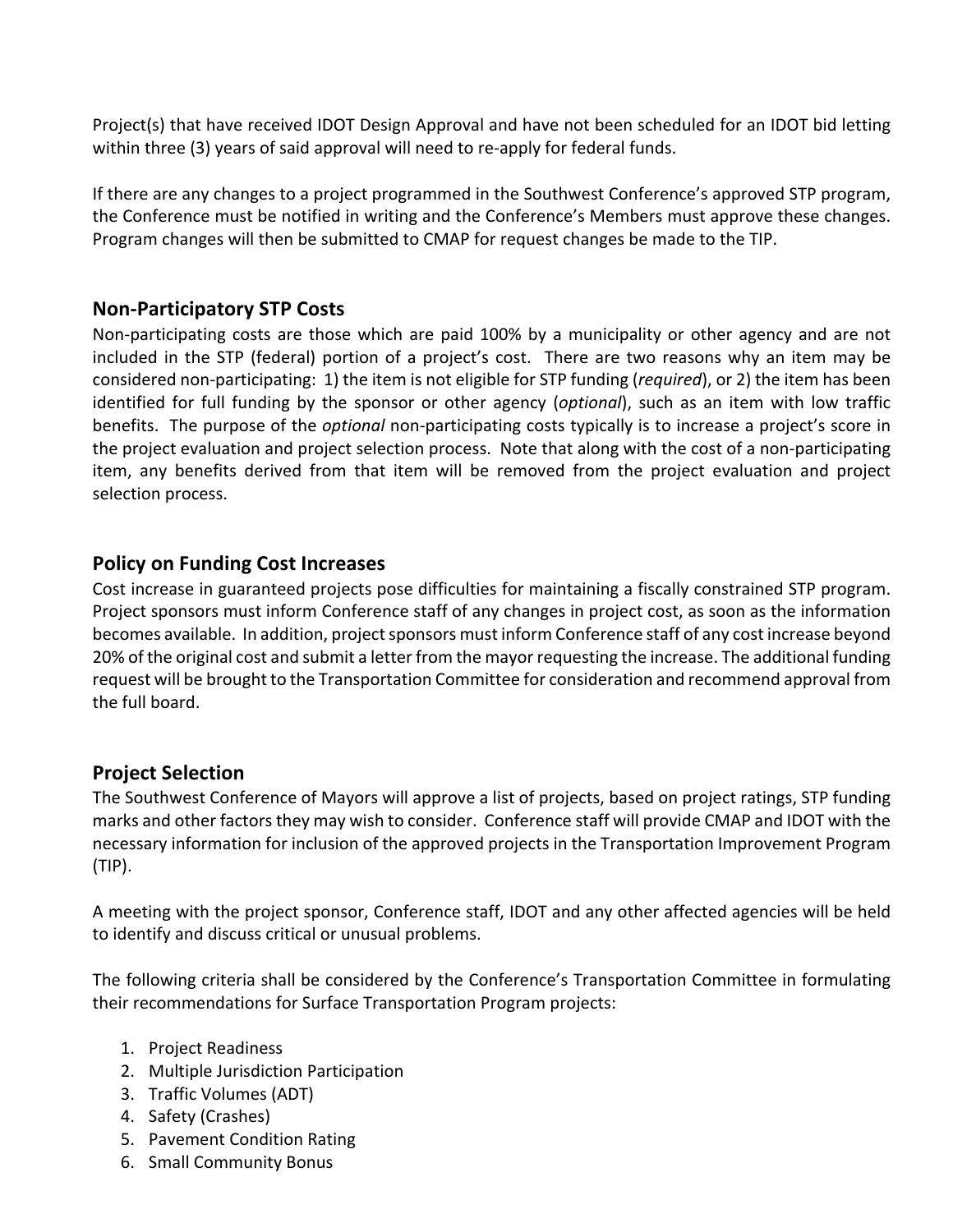## 7. Planning Factors:

- a. Freight Movement
- b. Green Infrastructure
- c. Complete Streets
- d. Inclusive Growth

# Proposed Scoring Breakdown for SCM Local STP Methodology

| <b>Project Evaluation</b>     |                   |                         |
|-------------------------------|-------------------|-------------------------|
| Category                      | <b>Max Points</b> | <b>Possible Scoring</b> |
| <b>Project Readiness</b>      | 20                | 20, 15, 10, 5           |
| <b>Multiple Jurisdiction</b>  | 20                |                         |
| Participation                 |                   | 20, 15, 10, 5, 0        |
| <b>Traffic Volumes (ADT)</b>  | 15                | See Formula             |
| Safety (Crashes)              | 10                | 10, 7, 5, 3, 0, 4       |
| <b>Pavement Condition</b>     | 10                |                         |
| Rating                        |                   | 10, 7, 3, 0, 4          |
| <b>Planning Factor:</b>       | 10                |                         |
| <b>Freight Movement</b>       |                   | 10, 8, 5, 3, 1, 0       |
| <b>Planning Factor: Green</b> | 5                 |                         |
| Infrastructure                |                   | 5, 2, 0                 |
| <b>Planning Factor:</b>       | 5                 |                         |
| <b>Complete Streets</b>       |                   | 5, 0                    |
| <b>Planning Factor:</b>       | 5                 |                         |
| <b>Inclusive Growth</b>       |                   | 5, 0                    |
| <b>Total</b>                  | 100               |                         |

Project Readiness

Phase II Engineering Complete (Pre-Final Plans submitted to IDOT) - 20 points

Phase II Engineering Contract Executed – 15 points

Phase I Engineering Report Completed – 10 points

Phase I Engineering Report (PDR) Draft submitted to IDOT – 5 points

Multiple Jurisdiction Participation

Financial Participation or Letter of Support

(Jurisdiction includes IDOT, Cook DOTH, Transit, Forest Preserve Districts, Townships)

5 points per participant. Up to 4 participants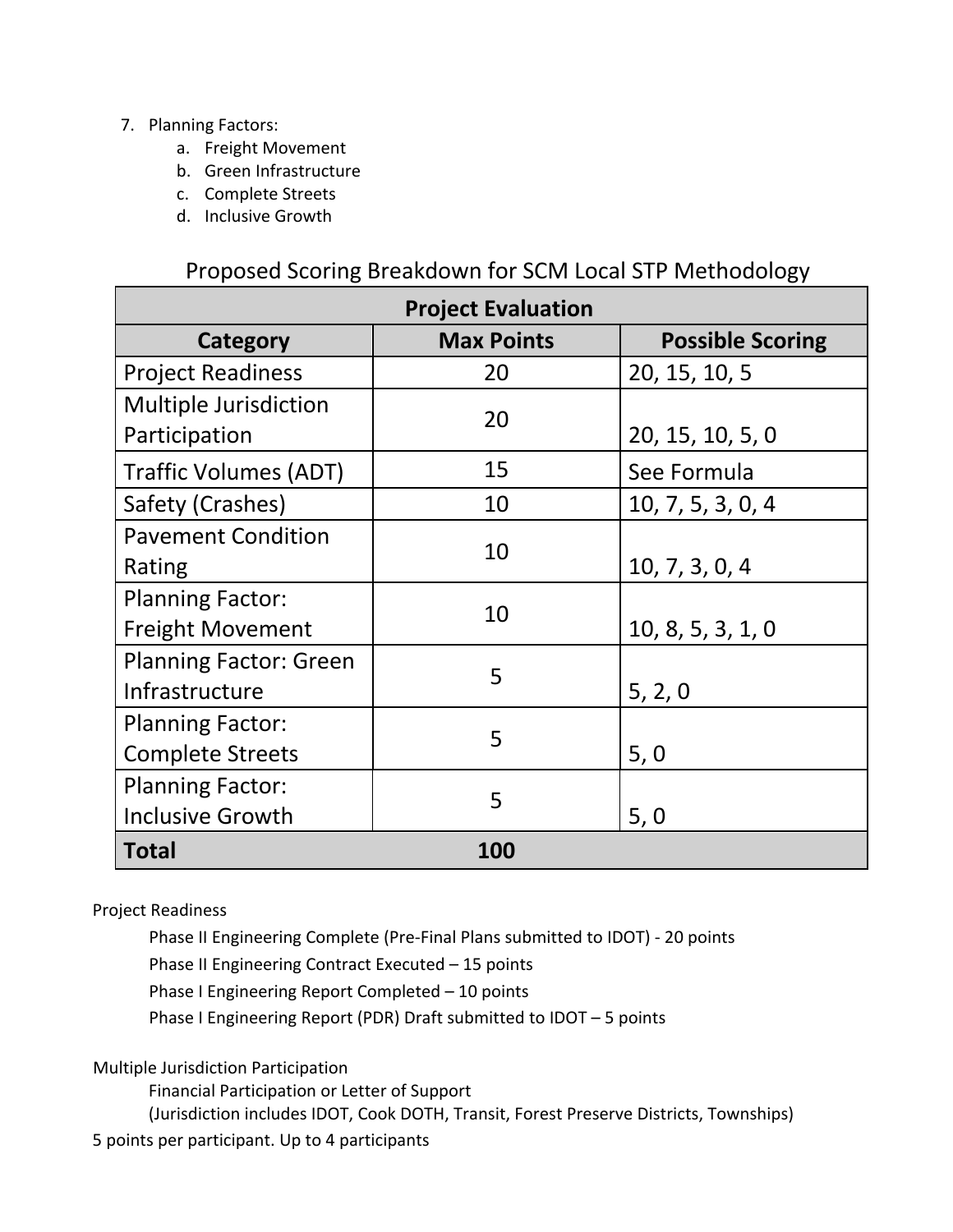Traffic Volumes (ADT)

ADT over 10,000 15 points ADT less than 10,000-point value determined by following calculation: (ADT x 15)/10,000

Safety (Crashes) using most recent three-year accident history

125% above IDOT average (8.275) - 15 points IDOT average rate of 6.62 or greater - 12 points 75% of three-year average rate (4.965) - 9 points 50% of threeyear average rate (3.31) - 6 points Below 50% of threeyear average rate - 0 points New alignment – 3 points

Pavement Condition Rating (using CMAP data collected for local programs)

Poor - 10 points Fair - 7 points Good - 3 points Excellent - 0 point New Alignment – 4 points

#### Planning Factor: Freight Movement Percent Heavy Duty Vehicles

- 10%+ 10 points
- 8-10% 8 points
- 6-8% 5 points
- 4-6% 3 points
- 2-4% 1 point
- 0-2% 0 points

Planning Factor: Green Infrastructure

One green infrastructure element - 2 points

Two green infrastructure elements - 5 points

#### Planning Factor: Complete Streets

Adopted Complete Streets Ordinance – 5 points

#### Planning Factor: Inclusive Growth

Promote Inclusive Growth in project plans – 5 points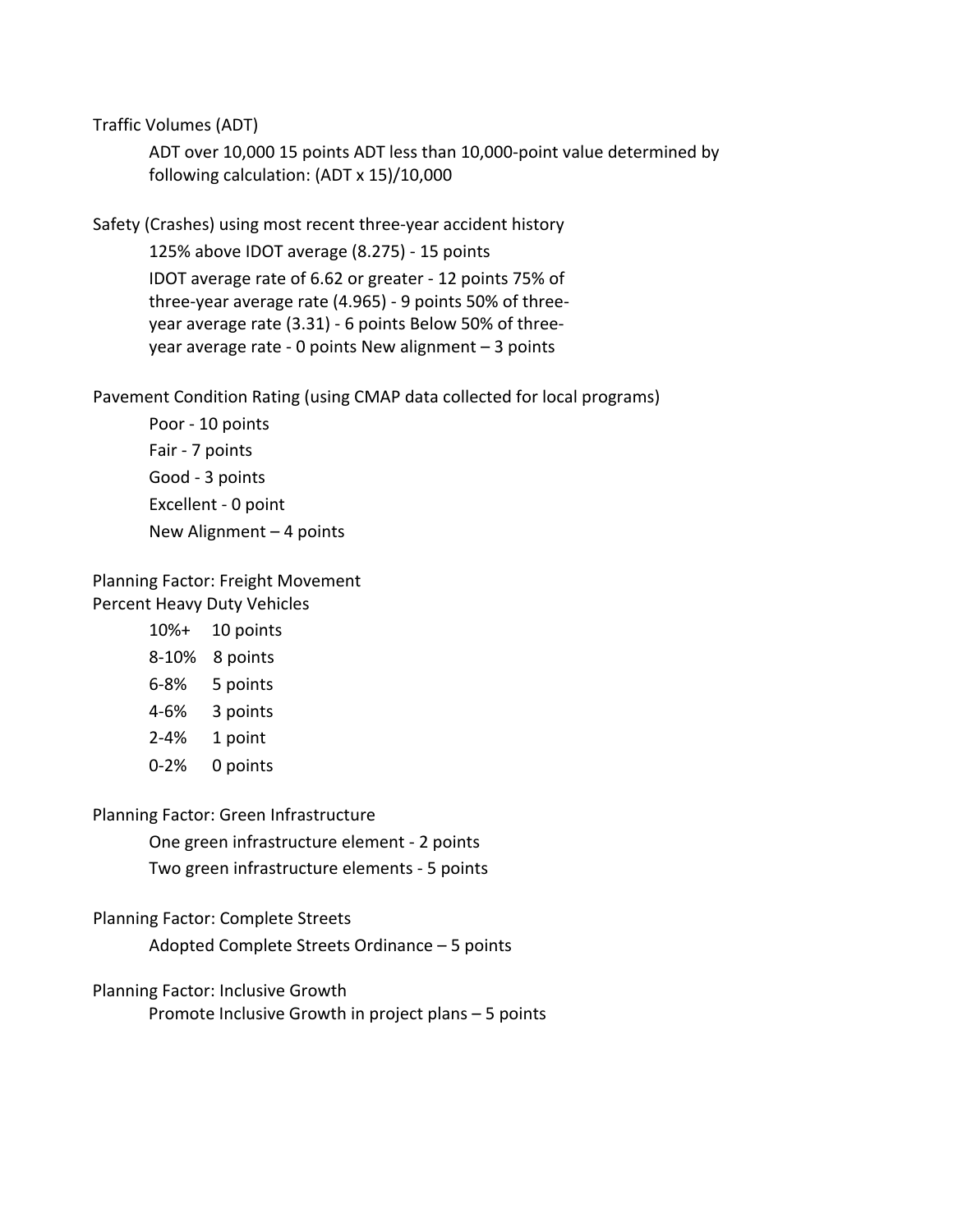| <b>Pavement Rehabilitation</b> |                   |                         |  |
|--------------------------------|-------------------|-------------------------|--|
| Category                       | <b>Max Points</b> | <b>Possible Scoring</b> |  |
| Financial                      | 20                |                         |  |
| Commitment                     |                   | 20, 15, 10, 5, 1        |  |
| <b>Pavement Condition</b>      | 30                | 20, 30, 10, 0           |  |
| <b>Traffic Volumes</b>         | 25                |                         |  |
| (ADT)                          |                   | See Formula             |  |
| <b>Planning Factor:</b>        | 10                |                         |  |
| <b>Freight Movement</b>        |                   | 10, 8, 5, 3, 1, 0       |  |
| <b>Planning Factor:</b>        | 5                 |                         |  |
| Green Infrastructure           |                   | 5, 2, 0                 |  |
| <b>Planning Factor:</b>        | 5                 |                         |  |
| <b>Complete Streets</b>        |                   | 5,0                     |  |
| <b>Planning Factor:</b>        | 5                 |                         |  |
| <b>Inclusive Growth</b>        |                   | 5,0                     |  |
| Total                          | 100               |                         |  |

Proposed Scoring Breakdown for SCM Local STP Methodology - Pavement Rehabilitation

The intended purpose of a pavement rehabilitation program is to maintain or restore the surface characteristics of a pavement and to extend service life of the pavement assets being managed. The Pavement Rehabilitation category addresses the repair and resurfacing of existing roadways and is intended to provide interim improvement until reconstruction improvements are required. The Southwest Conference of Mayors has determined the following types of Pavement Rehabilitation Projects are eligible for STP funding through SCM:

- Local Agency Functional Overlay (LAFO)
- Local Agency Structural Overlay (LASO)
- Resurfacing

As the pavement management systems are used to determine the right treatment at the right time, rather than simply a "worst first" approach to project selection, SCM will evaluate each Pavement Rehabiliation project using the categories below. The selection criteria are designed to use federally approved performance measures to selection projects to improve the regions overall pavement condition. Each category will be assigned a weighted value. Pavement Rehabilitation projects are to receive up to 20% of the SCM's STP funding on annual basis.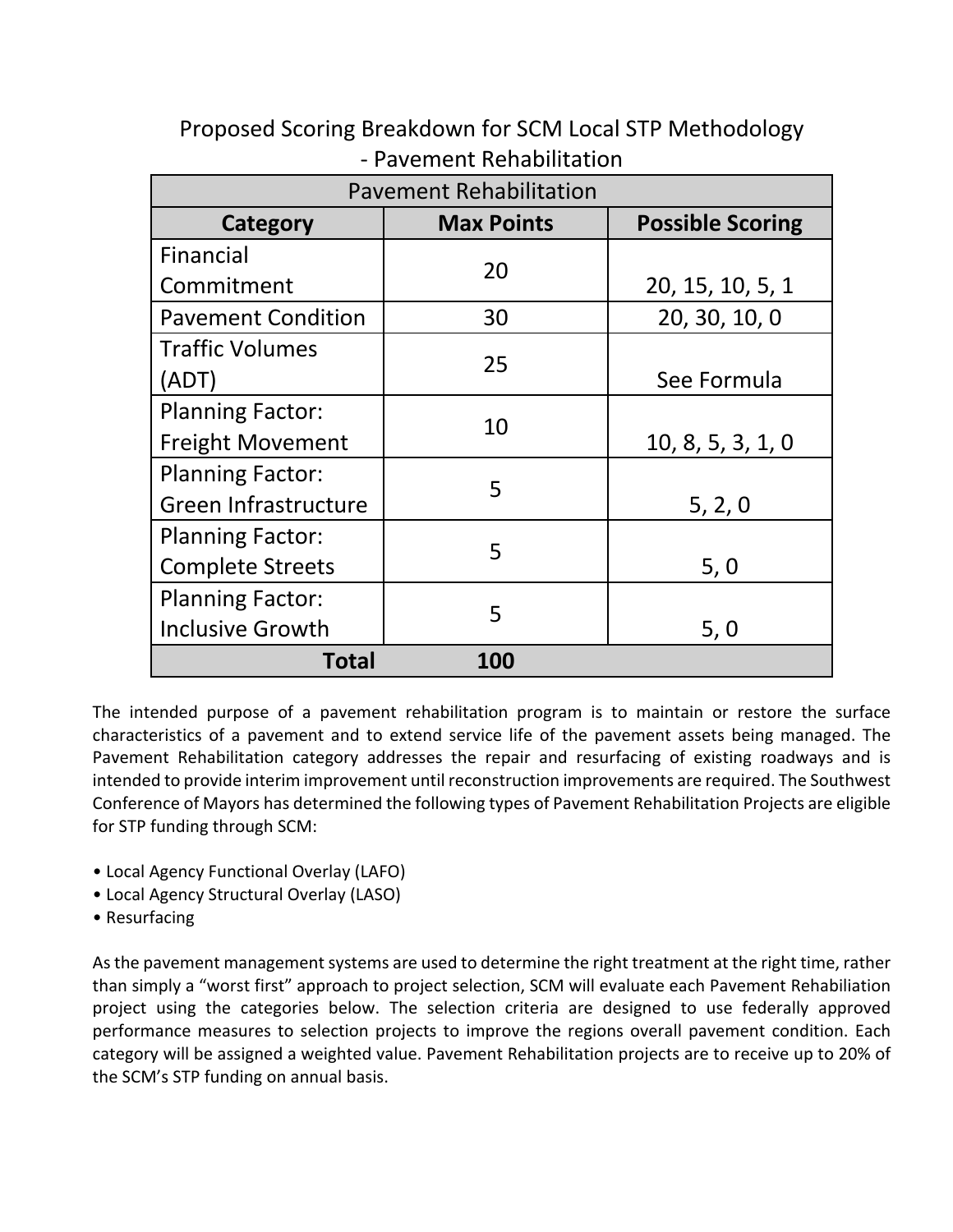#### Financial Commitment

Projects can receive points based on their demonstrated leveraging of other funding sources. Points are awarded as follows to projects based on the amount of funding requested from the STP fund as a percent of the federally eligible share of the total project cost:

Less than 20% - 20 points 20-40% - 15 points 40-60% - 10 points 60-80% - 5 points 80-100% - 1 point

#### Pavement Condition

Poor - 20 points Fair – 30 points Good – 10 points Excellent  $-0$  points

#### Traffic Volumes (ADT)

ADT over 10,000 25 points ADT less than 10,000-point value determined by following calculation: (ADT x 25)/10,000

#### Planning Factor: Green Infrastructure

One green infrastructure element – 2 points Two green infrastructure elements – 5 points

#### Planning Factor: Freight Movement

Percent Heavy Duty Vehicles

| 10%+     | 5 points |
|----------|----------|
| 8-10%    | 4 points |
| 6-8%     | 3 points |
| 4-6%     | 2 points |
| $2 - 4%$ | 1 point  |
| $0 - 2%$ | 0 points |

#### Planning Factor: Complete Streets

Adopted Complete Streets Ordinance - 5 points

#### Planning Factor: Inclusive Growth

Promote Inclusive Growth in project plans – 5 points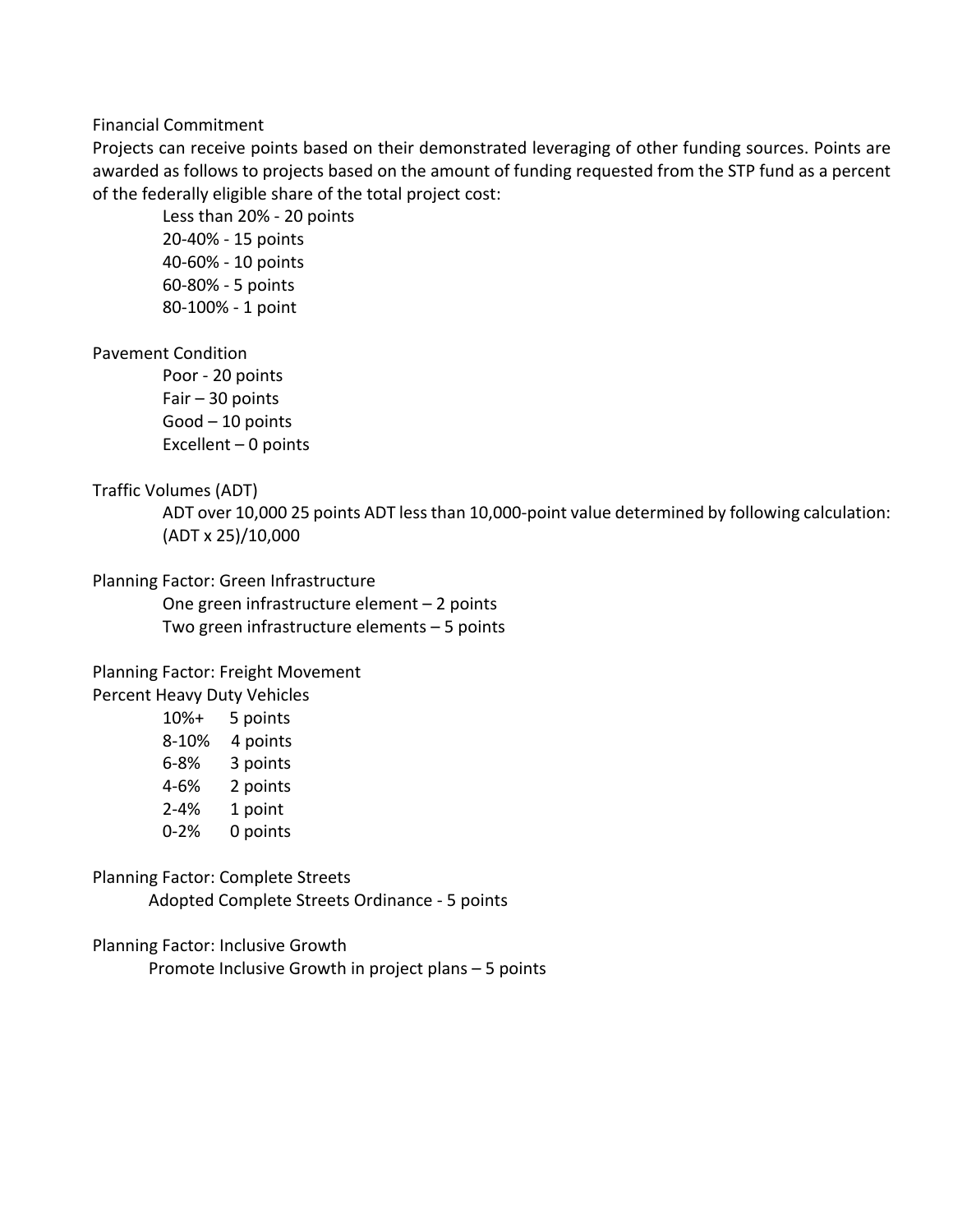Incorporating Active Program Management in SCM's Local Methodology

- Training will be encouraged for all applicants to attend
- Status updates will be required quarterly for all active projects
- A letter from a Mayor will be required to show commitment for completing the project with federal funds.
- All must reapply after 3 years of no project movement
- Additional funding requests and change of scope of work go to Transportation Committee and then to full council for approval.
	- o Staff can approve moving target letting dates
- Approval Process for ongoing active reprogramming
	- o Schedule:
		- Current year can be approval from conference staff
		- Out year goes to Transportation Committee then full council
	- o Scope:
		- Significant enough to influence rank or a minor change will be brought to Transportation Committee then full council
	- o Cost:
		- § Any reason for cost increase will be brought to Transportation Committee then full council
- SCM will take into consideration to use STP-L to other projects such as lighting, utility relocation and complete streets. The sponsor would have to be the municipality and scored by the funded scope.
- New project requests will not be allowed between calls
- SCM will utilize flexibility that the contingency program allows. If funding is not available for the current year of funds requested, that project is put on the contingency list.
- Contingency list will be scored and updated so if needed we can move ready projects into current program

# **Overview of The STP Project Implementation Process**

Once the Conference and CMAP have programmed a project, work can begin on engineering the improvement. To utilize STP funds, project design and construction must be in accordance with IDOT and Federal Highway Administration (FHWA) standards and criteria.

Public informational meetings and formal public hearings should be utilized throughout the course of the project to facilitate community understanding of the project, as well as comply with State and Federal rules and regulations, where applicable. For projects requiring land acquisition a formal public hearing process is required.

STP project implementation is a very involved and complicated process consisting of the following key steps:

- 1. Project Application and Prioritization
- 2. Municipality conducts Qualifications Based Selection (QBS) Consultant Selection
- 3. Early Coordination Meetings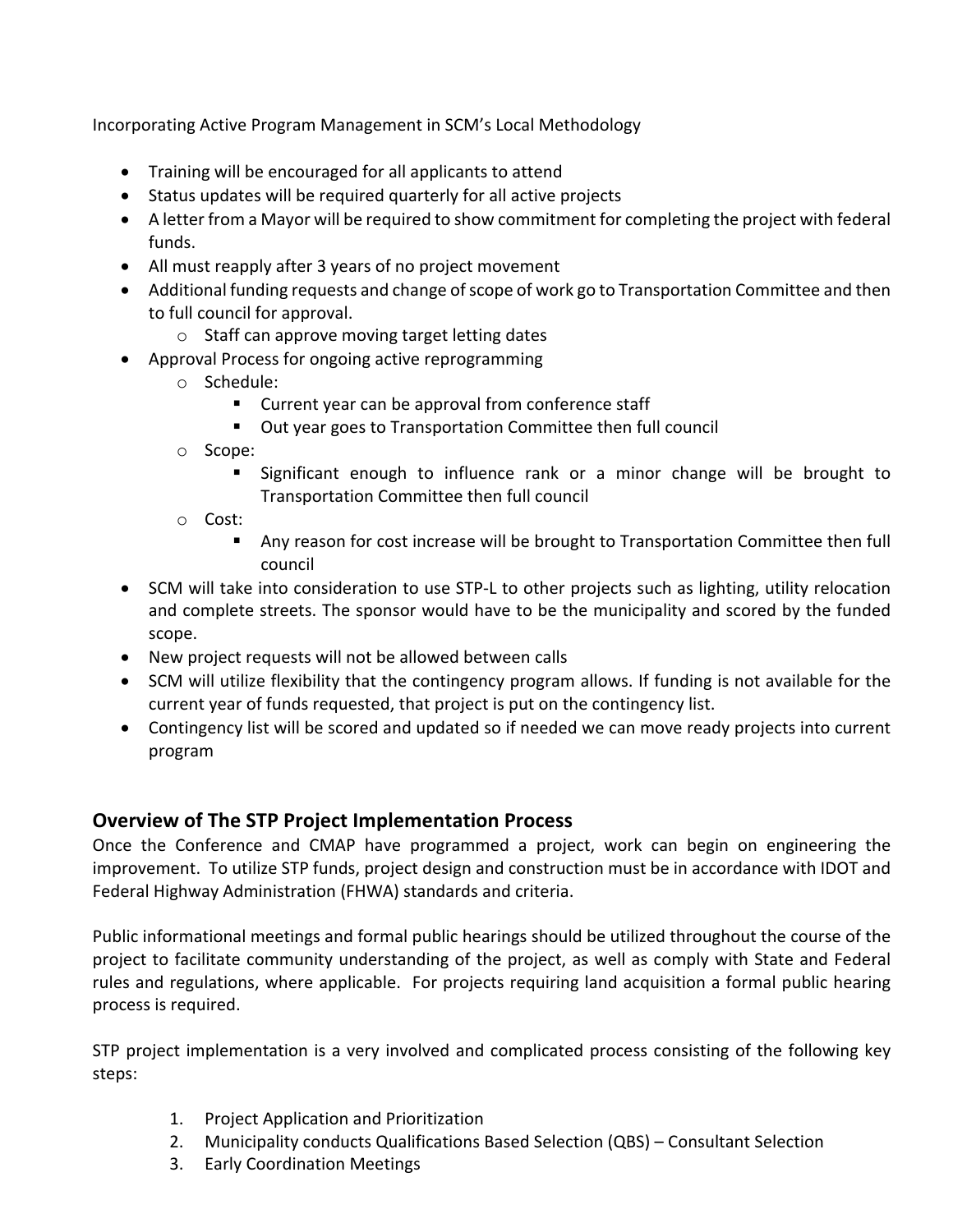- 4. Environmental and Design Studies/Project Development Report
- 5. Illinois Project Review System (A-95)
- 6. IDOT/FHWA Review and Approval of Project Report
- 7. Public Hearing Requirements
- 8. Design Approval/Joint Agreement
- 9. Land Acquisition
- 10. Plans, Specifications and Estimates (P, S, & E)
- 11. Approval/Final Contract Plans
- 12. Final Processing for Letting/Award of Contracts

A brief description of each step is summarized below. This summary does not and should not substitute for a complete review if the *Federal-Aid Procedures Manual for Local Highway Improvements* published by the Illinois Department of Transportation, as well as on-going liaison with IDOT-Local Roads Staff.

## **Project Application and Prioritization**

Project applications must be submitted as directed by the Conference to be considered for STP funding. The application process requires that project sponsors contact IDOT-Local Roads Staff to review the project application, especially with regard to preliminary cost estimates, design and warrants for soil and/or pavement tests.

## **Consultant Selection**

STP projects submitted through the Southwest Conference are bound by the IDOT requirements for consultant selection. IDOT staff can provide valuable insight and guidance in this process; their procedures are designed to make consultant selection as smooth and timely as possible. A publicly employed resident engineer is required to be "in responsible charge" of construction for federally funded projects.

Please reference Chapter 5 *Agreements* in the Bureau of Local Roads and Streets Manual for information on the Qualifications Based Selection for Engineering and Professional Developments.

Because the STP process is so specialized and time consuming, it is highly recommended that municipalities consider hiring a consultant, particularly one knowledgeable of the federal process and IDOT requirements. This outside expertise may result in a timelier completion of a STP project and minimize delay.

## **Early Coordination Meetings**

The initial IDOT review of a sponsor's project in the application process is one example of early coordination. Coordination can be achieved through informal meetings and correspondence with the appropriate agencies and is designed to pinpoint potential problems early on, before they lead to delay at a more critical step in the process. These meetings address such issues as IDOT and FHWA design expectations, potential environmental impacts, related social or economic impacts, etc. Further coordination should occur before engineering consultant selection so that Requests for Proposals can include the proper specifications for scope of study and consultant qualifications.

A formal meeting between the project sponsor, IDOT-District One Local Roads staff and Conference staff should proceed the start of preliminary engineering for all STP projects.